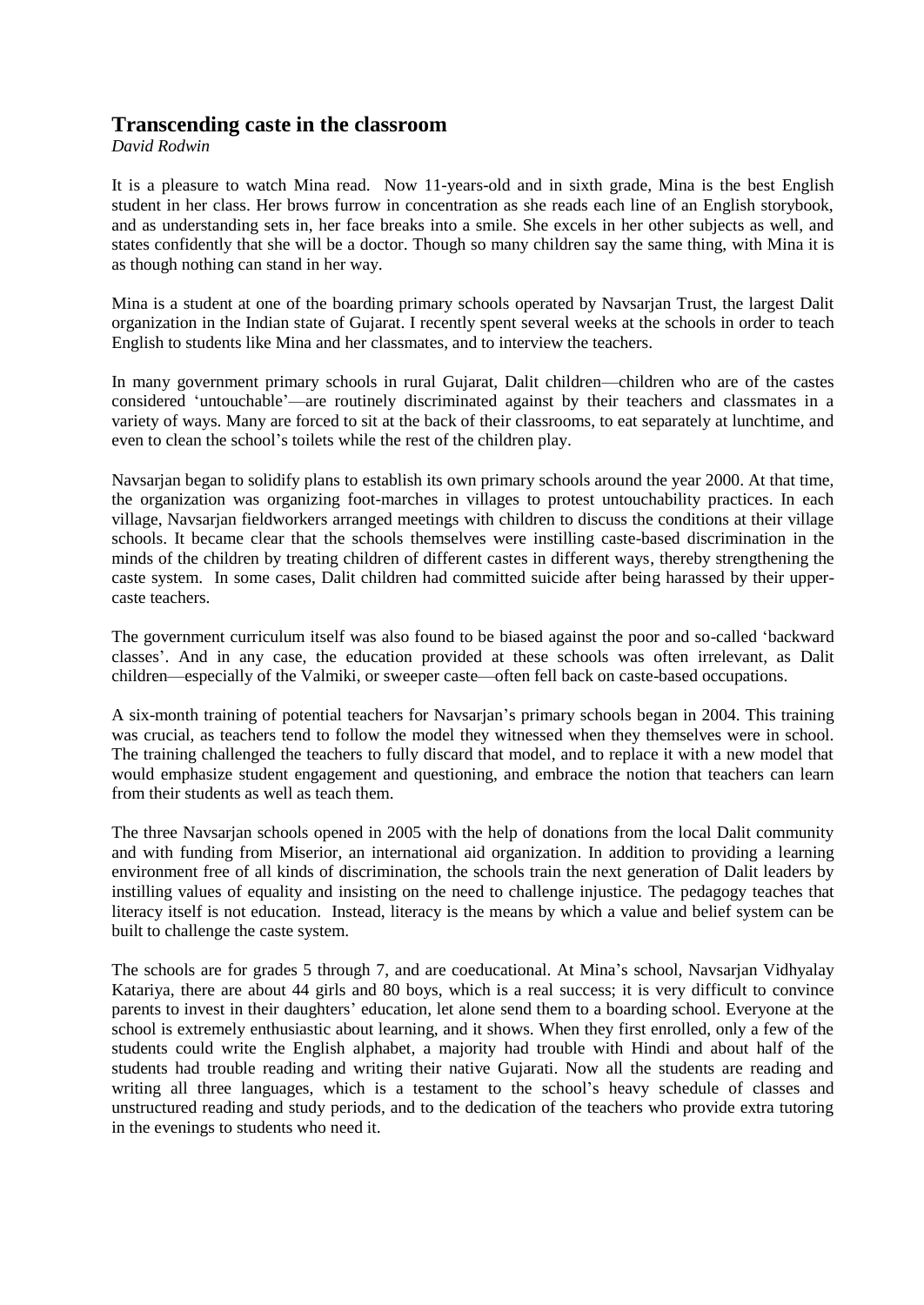Students and teachers sleep in the classrooms on thin mattresses that are stacked up in a corner during the day. Though the buildings are constructed out of concrete, the interior walls are coated with a mix of dried mud and buffalo dung common in the houses of rural India, with the point of making the children feel that the school is their home. Indeed, the teachers often refer to the 'Navsarjan Vidhyalay Parivar', or Navsarjan School Family.

The teaching staff is young, and each teacher works with a dedication motivated by an understanding of the underlying issues of inequality in their society, as well as from a love of the children. They are the backbone of their schools, determining its positive atmosphere and ensuring that students discard the caste mentality taught in the villages, replacing it with a new worldview based on a foundation of equality.

One thing that became clear in my interviews with the teachers is that most had to struggle against poverty and discrimination (both caste and gender) to reach their current level of education, and that these experiences feed their passion to educate and empower their students.

Mahendra Parmar is the Social Studies teacher at the Navsarjan Vidhyalay Sami in Patan District. At 31 years old, he is the oldest teacher at Sami School, but he interacts with the children as a big brother, playing and joking with them outside of class. His father died when he was three years old, leaving his illiterate mother with the responsibility of raising three daughters and two sons with the meager wages of an agricultural worker. Mahendra paid for his own education by starting to work from the age of ten, variously polishing shoes, doing construction labor, and picking up plastic garbage.

"I did not like primary school," Mahendra told me. "The teachers beat us. And the Dalit students had to sit separately at lunch and use a separate water pot. I did not understand it then, except that it made me angry." Despite these negative experiences at primary school, Mahendra excelled in his studies, and went on to obtain a Bachelors degree in Education and an MA in Economics. For Mahendra, education was a means of emancipation from poverty and, to some extent, from discrimination as well. Now knowledgeable about relevant laws designed to eliminate untouchability practices, Mahendra has changed the power dynamics in his village by ensuring that cases are filed with the police when Dalits are abused. Mahendra teaches the students about the legal system and relevant legislation so that they, too, can challenge prejudice and inequality.

Jagdish Rohit, the English teacher at Navsarjan Vidhyalay Katariya where Mina studies, is just 21 years old. During our interview, he told me that he bears all the financial responsibilities of his family now that his father passed away last year. His brother and sister are still studying, and he pays all their school fees. "What money do I need to spend for myself?" he asked me after I wondered out loud if those responsibilities weren't making life difficult for him. "I eat here at school. I don't like to wear expensive clothes. I buy what is necessary for me. I like to read, and all the books are here in the library." The teachers serve as models for the students, and Jagdish passes on these values through his actions as well as his lectures.

One of Navsarjan's central goals is to empower girls and boys to fight the gender discrimination that pervades Indian society. As a result, girls and boys share equally in all school activities, including both games and chores. Girls are encouraged to play cricket, a sport generally associated only with boys, while boys and girls have equal responsibility to make *chappati* for lunch and clean the classrooms at the end of the day.

The female teachers at the Navsarjan Vidhyalay schools are role models for both the girls and boys. Alka Rathod, currently the principal at Navsarjan Vidhyalay Rayka (teachers rotate service as principals on a yearly basis), told me that what she likes most about the school is the chance to educate Dalit girls. "Dalit girls in the villages are in a difficult situation," she said in our interview. "They are discriminated against in their families because they are girls, and they are discriminated against in society because they are Dalit. Their brothers can go play cricket whenever they want, but the girls have to wash the clothes, make the food, and clean the floor. I want to fight this."